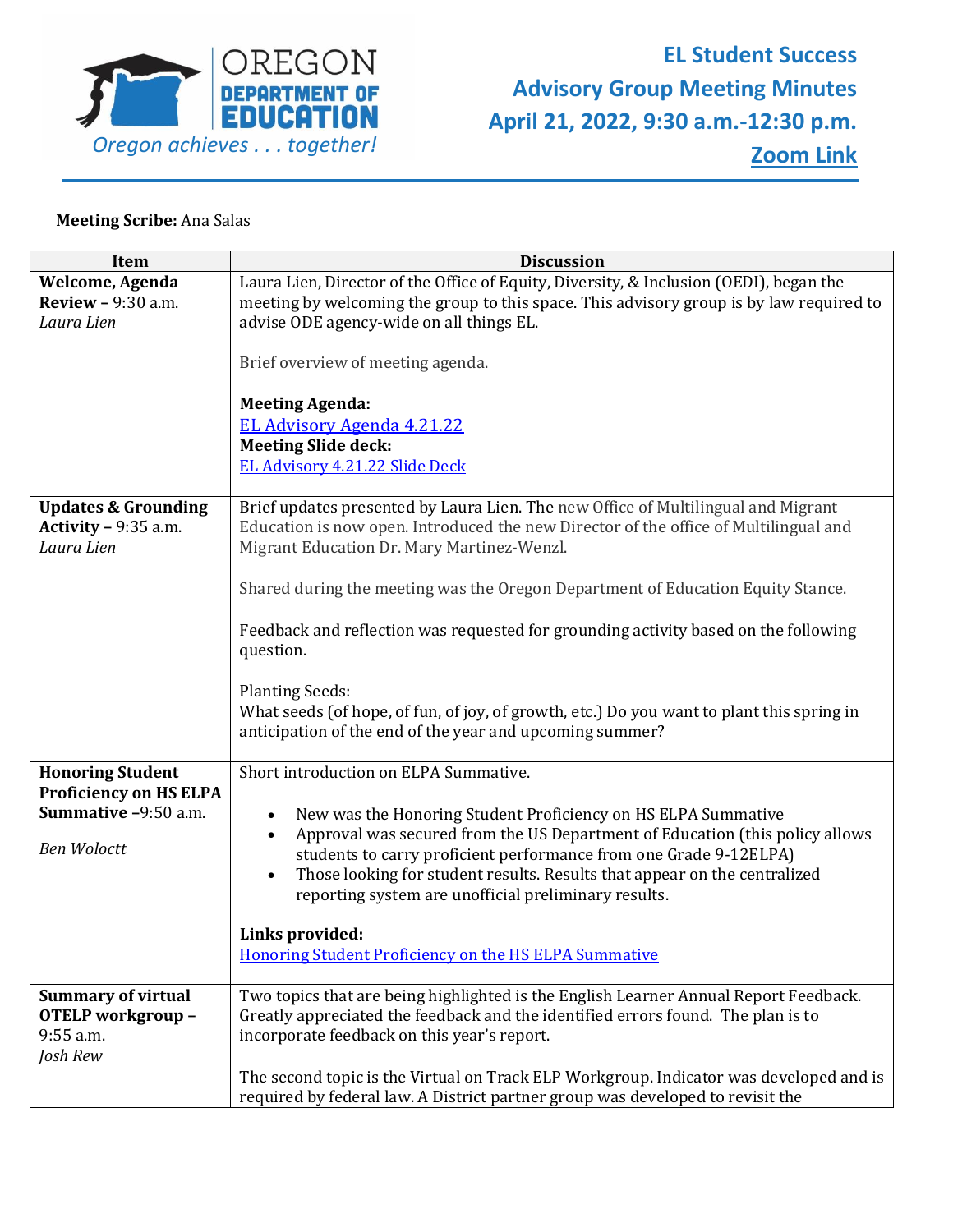calculation. They offered feedback on potential changes or enhancement of the On Track to English Learner Proficiency (OTELP) calculation and reporting.

Potential changes or enhancement highlighted:

- Change Title I school accountability indicator level cuts
- Extend trajectory expectations for certain student groups
- Add certain student groups to OTELP reporting

Workgroup recommendations:

- Need more information about implications and consequences
- Consider implications and consequences of (1) honoring HS ELPA proficiency and (2) alt-ELPA operation field test

## **Q & A and Feedback:**

This concern is to highlight new ELPA for those students that are being kept in the program artificially because of one assessment and one measure that is not being reflective of their actual abilities.

The test has a margin of error that is being disregarded.

**Q**: Are we saying for a student with no IEP or IFE but are eligible for EL services that they have a 9 Year trajectory to reach proficiency?

**A:** Trajectory expectations are based on the initial proficiency level for each ELPA domain as well as how long the student has been identified as an English learner. In some cases, whether they have an IEP or interrupted formal education. What is being extended is the trajectory to 9 year for those with an IEP or interrupted formal education. Right now, the trajectory is for 8 years.

**Q:** Will this trajectory expectation track students with an IEP, IFE, newcomer, students with special needs, or other students that do not fall under these categories but still take a longer time?

**A:** Yes, you will be able to track all English Learners in your district. There is a validation that is successful via the achievement data insight where there is a secure student level.

Dr. Mary Martinez-Wenzl shared that ODE is very committed to equitable assessment practices for multilingual students. There is also an obligation to follow federal policies and work together in partnership to bring together sensible levers. Will not be returning to the portfolio process because this was something that was fought hard to keep. It came down to a federal judgment that there was a violation to civil rights policy.

An area that needs policy revision is for those students that are on the edge. A new policy is being created for more flexibility for those students that are just shy of reaching the proficiency benchmark. Letters have been received from districts that have elevated this as a priority. Spring 2023 implementation is the target.

Ben Wolcott shared what the policy revision should look like. Lead-time is needed to get this policy approved for the upcoming school year. Confirmed was the revival of Standard Error of Measure of Policy from the pandemic. The new version would create a new category of existence (called proficient with evidence) and create a policy that is less technical and easier to understand and implement. This is being given a serious look and it would address concerns that have been expressed during the meeting.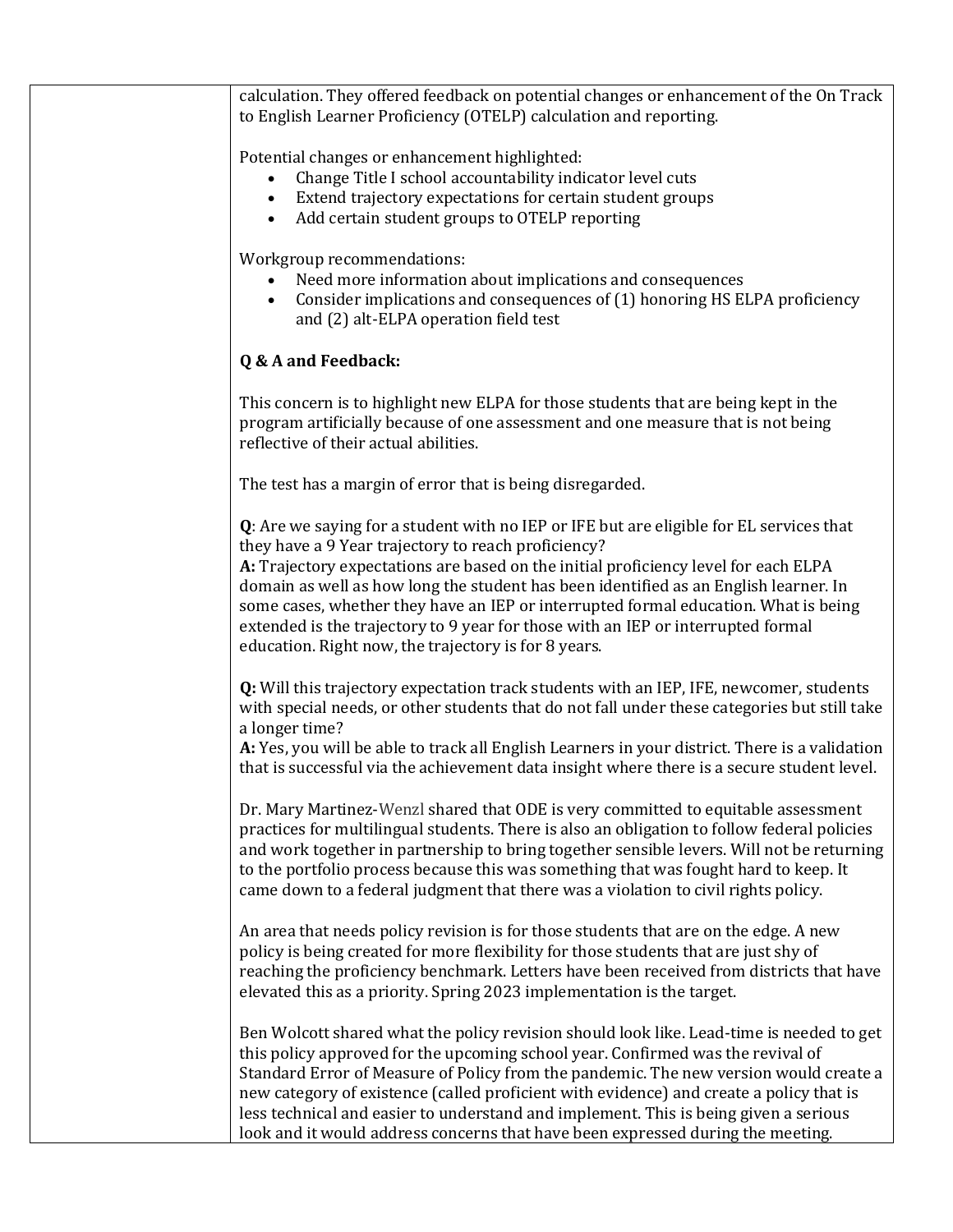|                                                              | <b>Q:</b> Will there be discussion around students that are taking the SBAC Language Arts OR<br>ELA count for ELPA? Or looking into SBAC counting.<br>A: This information will be available in the addendum form the guidance from the 2019<br>page. 6. The answer is no from the US department of Education.                                                   |
|--------------------------------------------------------------|-----------------------------------------------------------------------------------------------------------------------------------------------------------------------------------------------------------------------------------------------------------------------------------------------------------------------------------------------------------------|
|                                                              | Q: What are the tests measuring?<br>A: The assessments are designed to measure different standards.                                                                                                                                                                                                                                                             |
|                                                              | Important piece is the student experience and we have control over this at the local<br>level. This is an important piece that needs to be embedded into the training.                                                                                                                                                                                          |
|                                                              | Q: Any chance to take into consideration students' home language to change the<br>narrative about our emergent bilinguals?<br>A: Families have the right to waive services if they do not feel they are not meeting their                                                                                                                                       |
|                                                              | instructional needs. Providing complete transparency.                                                                                                                                                                                                                                                                                                           |
|                                                              | Q: The guidance came out 2016 but HB2056 came out 2022 so wondering if USODE can<br>revisit the guidance? I completely understand how we have to follow federal<br>requirements and the barriers.<br>A: N/A                                                                                                                                                     |
|                                                              | Q: Is Oregon considering switching to WIDA.<br>A: There is currently no consideration to switch from ELPA to WIDA.                                                                                                                                                                                                                                              |
| <b>Break - 10:30 a.m.</b>                                    |                                                                                                                                                                                                                                                                                                                                                                 |
| <b>Access to Linguistic</b><br><b>Inclusion - 10:45 a.m.</b> | A few updates will be shared. Slides and scripts are publicly available. A series of 6                                                                                                                                                                                                                                                                          |
|                                                              | Statewide webinars that have been scheduled and invitations have been sent out to                                                                                                                                                                                                                                                                               |
| <b>Ben Wolcott</b>                                           | register. Webinars will talk about specific scenarios on how to implement the new law.<br>There will be many additional resources coming to expand your knowledge of this new                                                                                                                                                                                   |
|                                                              | policy. Access to linguistic inclusion (HB 2056) overview. Passed in the 2021 legislative<br>session and took effect January 1, 2022.                                                                                                                                                                                                                           |
|                                                              | The law revised the status. The effects were grouped into 3 major changes. The law is to<br>create new opportunities and new paths for both course offerings and credits earning. It<br>does not impose new requirements or changes.                                                                                                                            |
|                                                              | New Definitions: "Language Arts" definition applies to K-12. Creates the opportunity for<br>Spanish or Russian language arts. This law does have an impact on what kind of credits<br>can be awarded to students. Important considerations are there are new opportunities                                                                                      |
|                                                              | for offering language arts credits. Example Language Arts for ELD courses. Yes, this is<br>possible but Language Arts and English Language Development are not being equated.<br>This law does not award a 1:1 credit across the board if you are an ELD and<br>automatically get ELA credit.                                                                   |
|                                                              | The "World Language: definition has been updated. Definition applies to grades K-12.<br>World Language credits may be earned. Students do not need current or former English<br>learner status to benefit from this law. New definitions also apply to international<br>transcripts, increasing districts' latitude to record credits for courses taken abroad. |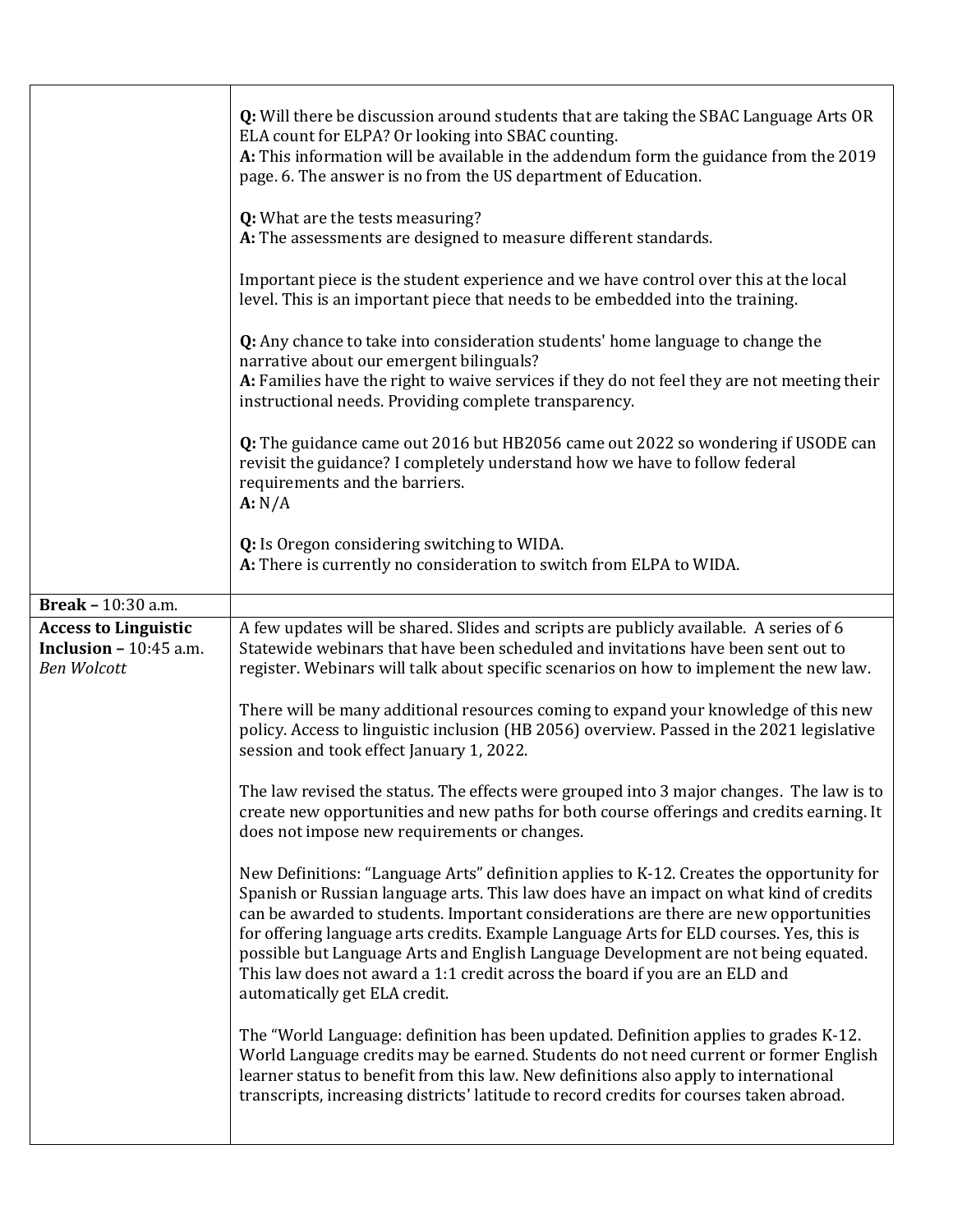|                                          | Q: Based on these new definitions is it possible for a single course to grant more than<br>one credit?                                                                                                                                                                                                                                                                                                                  |
|------------------------------------------|-------------------------------------------------------------------------------------------------------------------------------------------------------------------------------------------------------------------------------------------------------------------------------------------------------------------------------------------------------------------------------------------------------------------------|
|                                          | A: Yes, it is possible. You need to be able to show that it covers the full depth,                                                                                                                                                                                                                                                                                                                                      |
|                                          | complexity, and rigor in two content areas.                                                                                                                                                                                                                                                                                                                                                                             |
|                                          | Q: What endorsements do teachers need to have?                                                                                                                                                                                                                                                                                                                                                                          |
|                                          | A: If the district proposes to offer credit for a content area then a teacher with an                                                                                                                                                                                                                                                                                                                                   |
|                                          | endorsement in that content area needs to be involved in course planning or delivery.                                                                                                                                                                                                                                                                                                                                   |
|                                          | Potential concerns:                                                                                                                                                                                                                                                                                                                                                                                                     |
|                                          | Do schools need to eliminate the word "English" from the course titles and<br>departments? It is neither the goal nor the effect of access to linguistic inclusion<br>Will students still study English Language and literature? Arts summative<br>assessment will continue to test students' knowledge and skills, in English.<br>Is learning English still important for students with English learner status? No, it |
|                                          | does not eliminate federal requirements to provide English language                                                                                                                                                                                                                                                                                                                                                     |
|                                          | development to students.                                                                                                                                                                                                                                                                                                                                                                                                |
|                                          | Are graduation standards being lowered? Graduation standards are not being<br>lowered. There are additional pathways to get there and the number of credits<br>has not been changed by the law.                                                                                                                                                                                                                         |
|                                          | Are schools moving away from English as a language of instruction? Does not                                                                                                                                                                                                                                                                                                                                             |
|                                          | represent a generalized move from English as a language of instruction.                                                                                                                                                                                                                                                                                                                                                 |
|                                          | <b>Links Shared:</b>                                                                                                                                                                                                                                                                                                                                                                                                    |
|                                          | <b>Access to Linguistic Inclusion Overview Slides</b>                                                                                                                                                                                                                                                                                                                                                                   |
|                                          | Teacher Licensure                                                                                                                                                                                                                                                                                                                                                                                                       |
|                                          | <b>English Language Arts page</b>                                                                                                                                                                                                                                                                                                                                                                                       |
|                                          | Oregon Legislative Information System                                                                                                                                                                                                                                                                                                                                                                                   |
| <b>Alt-ELP Standards -</b><br>11:15 a.m. | What resources do districts need to implement?                                                                                                                                                                                                                                                                                                                                                                          |
| <b>Kim Miller</b>                        | Overview of connecting an area where there is a gap.                                                                                                                                                                                                                                                                                                                                                                    |
|                                          |                                                                                                                                                                                                                                                                                                                                                                                                                         |
|                                          | Learn about Oregon's Alt-ELP Standards including their creation                                                                                                                                                                                                                                                                                                                                                         |
|                                          | Learn about Oregon's Alt-ELPA summative assessment and how it meets the                                                                                                                                                                                                                                                                                                                                                 |
|                                          | strengths and needs of our Emerging Bilingual Students with Significant<br>Cognitive Disabilities (ELWSCDs).                                                                                                                                                                                                                                                                                                            |
|                                          | Informing some misperceptions about ELWSCDs                                                                                                                                                                                                                                                                                                                                                                             |
|                                          | Alt-ELPA participants compared to ELP summative participants by grade (Image                                                                                                                                                                                                                                                                                                                                            |
|                                          | shared in presentation slide 23)                                                                                                                                                                                                                                                                                                                                                                                        |
|                                          | History of Oregon's Alt-ELP standards                                                                                                                                                                                                                                                                                                                                                                                   |
|                                          | ELP Standard 4-5.3 and ELP Standard 9-12.3 shared (slides 26,27)                                                                                                                                                                                                                                                                                                                                                        |
|                                          | Timeline:                                                                                                                                                                                                                                                                                                                                                                                                               |
|                                          | Alt ELP testing platform field testing - Winter 2022                                                                                                                                                                                                                                                                                                                                                                    |
|                                          | Alt-ELP Standards -feedback gathering Oregon SBE First Read - Spring 2022                                                                                                                                                                                                                                                                                                                                               |
|                                          | Test administration Manual IEP Team considerations for testing Oregon SBE                                                                                                                                                                                                                                                                                                                                               |
|                                          | Adoption - Fall 2022                                                                                                                                                                                                                                                                                                                                                                                                    |
|                                          | Operational Field Test - Winter 2023<br>Standards settling for Alt-ELPA Assessment - Summer 2023                                                                                                                                                                                                                                                                                                                        |
|                                          |                                                                                                                                                                                                                                                                                                                                                                                                                         |